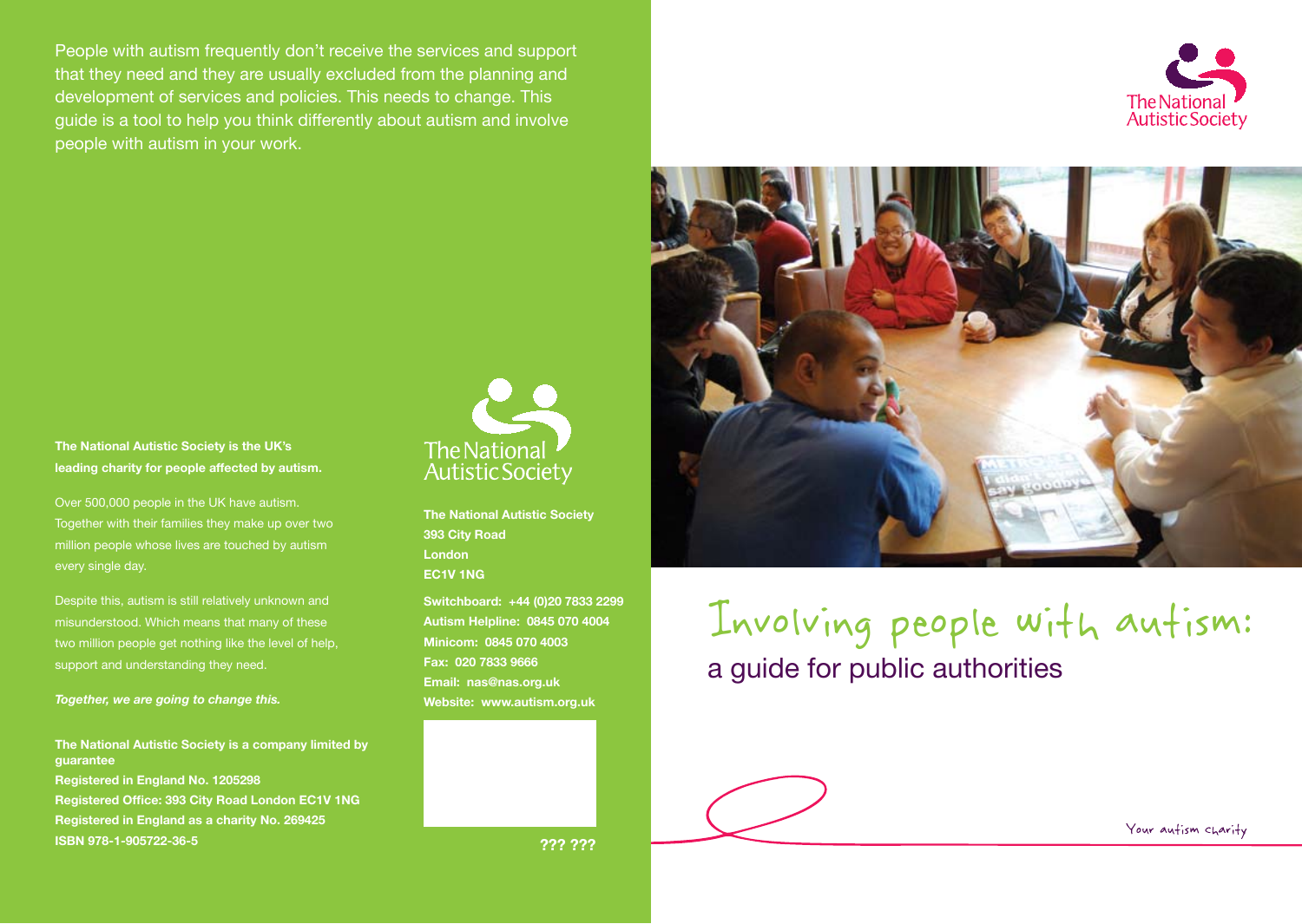From that they need and they are usually excluded from<br>planning and development of services and policies. This number of services and policies. This number of services and policies. This number of services and policies. Th Figure 211 S This guide is a tool to help you think differently<br>about autism and involve people with autism in your work.<br>This guide is a tool to help you think differently<br>about autism and involve people with autism in yo about autism.

# Involving people with autism: a guide for public authorities

People with autism frequently don't receive the services and support that they need and they are usually excluded from the planning and development of services and policies. This needs

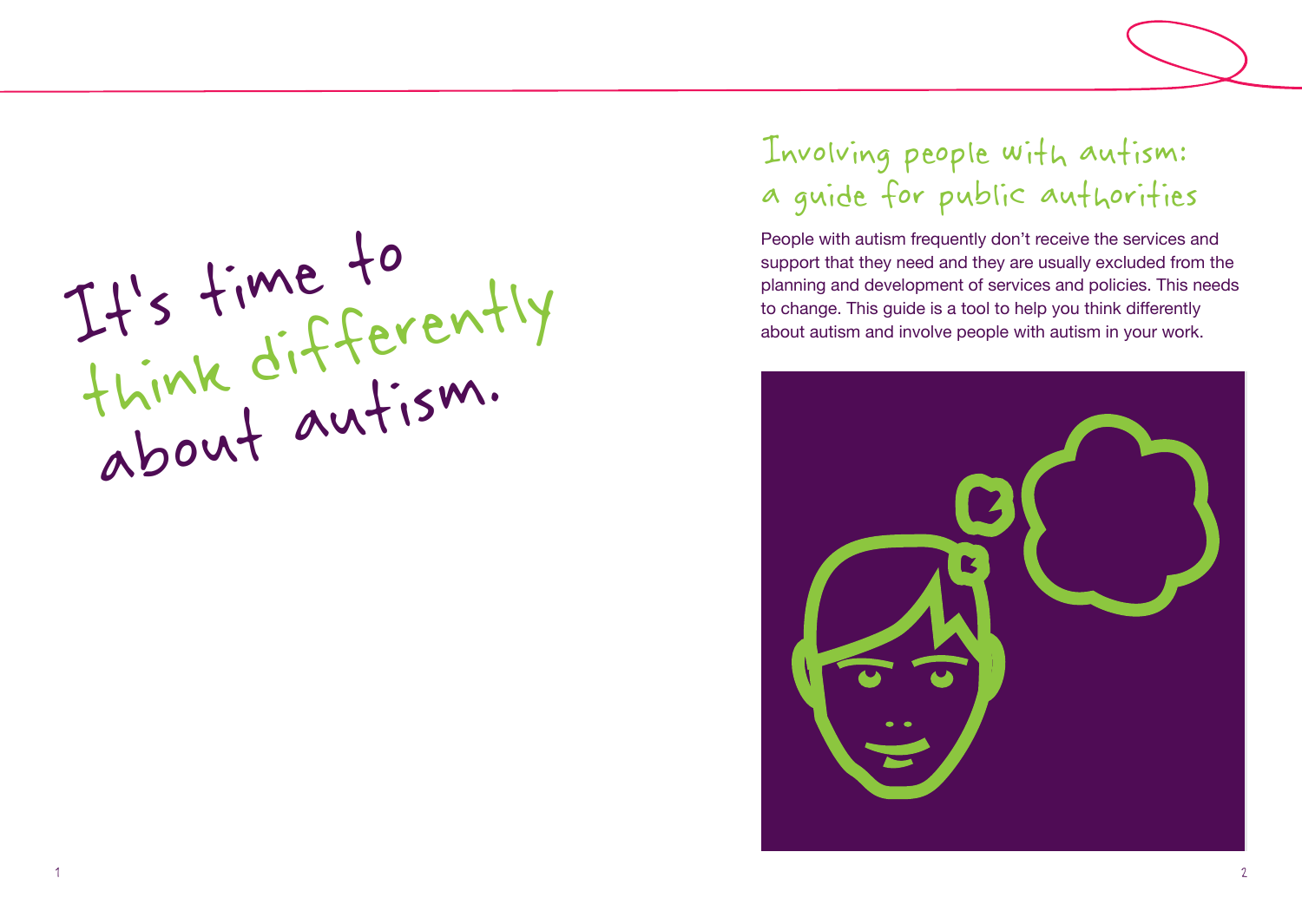# **What is autism?**

There are over half a million people in the UK with autism – that's around 1 in 100. Autism (including Asperger syndrome) is a lifelong developmental disability that affects how a person communicates with, and relates to, other people. It also affects how they make sense of the world around them.

Autism is a spectrum condition, which means that, while all people with autism share three main areas of difficulty, their condition will affect them in different ways. Some people with autism are able to live relatively independent lives but others may need a lifetime of specialist support.



The three main areas of difficulty (sometimes known as the 'triad of impairments') are:

# > **difficulty with social interaction**

This includes recognising and understanding other people's feelings and managing their own. Not understanding how to interact with other people can make it hard to form friendships.

### > **difficulty with social communication**

This includes using and understanding verbal and nonverbal language, such as gestures, facial expressions and tone of voice.

### > **difficulty with social imagination**

This includes the ability to understand and predict other people's intentions and behaviour and to imagine situations outside of their own routine. This can be accompanied by a narrow repetitive range of activities. Coping with change can also be difficult.

People with autism may also experience some form of sensory sensitivity or under-sensitivity, for example to sounds, touch, tastes, smells, light or colours.

Some people with autism also have an accompanying learning disability.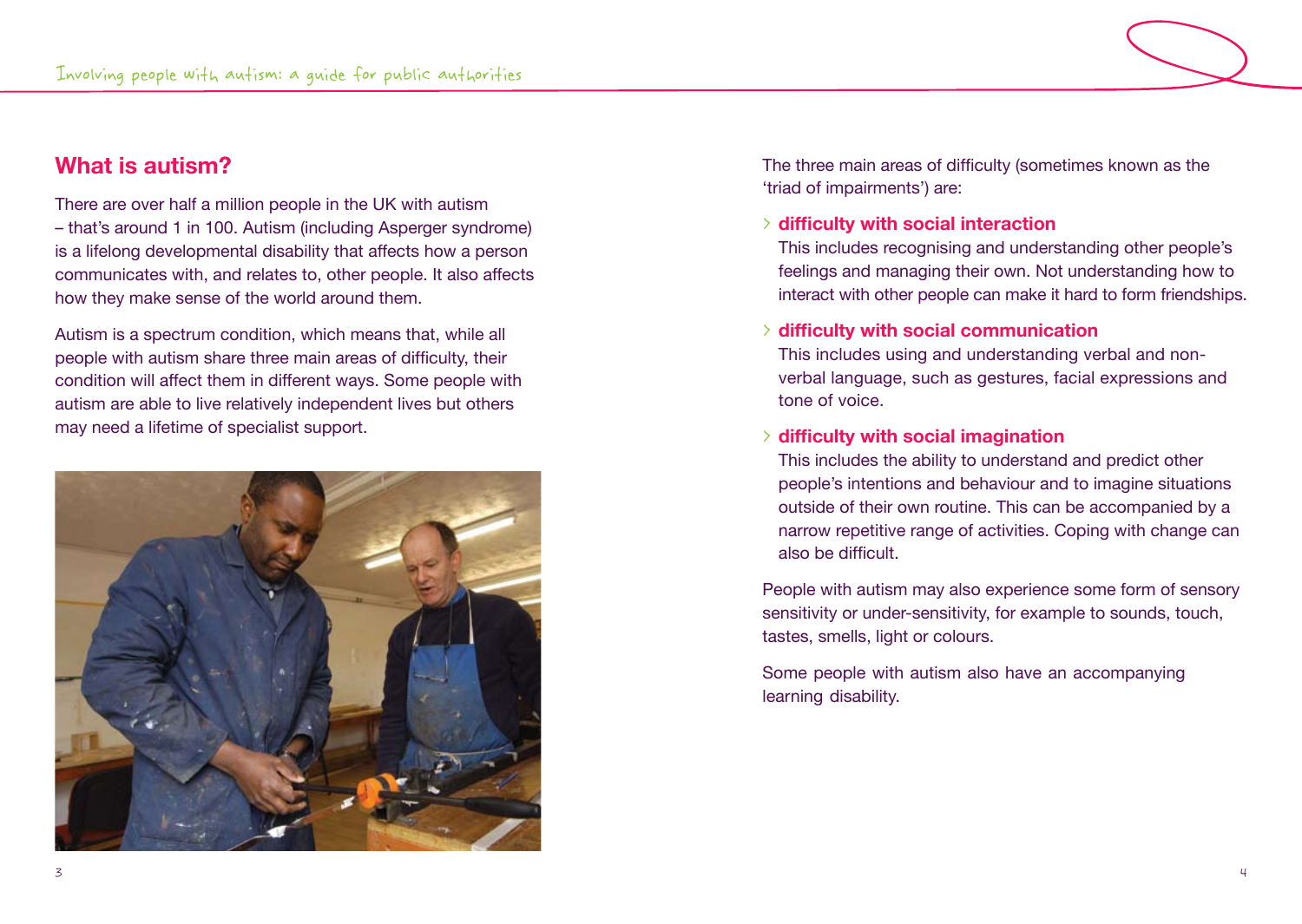# **Ensuring people with autism are involved in your work**

The first step is to actually make sure you are involving people with autism from across the spectrum – including those with the most complex needs. In order to do this, the following suggestions may be useful.

# **Find people who want to be involved**

 $\geq$  As a public authority, you could begin by contacting existing service user groups, representative organisations and local support networks for people with autism. Local support organisations and social groups for people with autism can be found at www.autism.org.uk/directory

# **Set clear expectations**

- > Be clear about what being involved will mean for the person with autism and what will be expected of them. Incorrect or vague information can be extremely stressful.
- > Make it clear that consultation or involvement will not result in an immediate change in their circumstances. Providing people with autism with a clear understanding of the purpose of the work enables them to decide whether they want to take part and helps to manage their expectations when they do.
- > Show people an 'autism-friendly' document (see page 8) explaining what you are aiming to achieve, what the process is and why they have been asked to be involved.

 $\geq$  Explain what will happen after they have shared their experiences and views.

# **Establish a clear point of contact**

> People with autism often find it easier to have just one point of contact to give them the information they want. Be specific about who they should contact and what will happen if that person is unavailable.

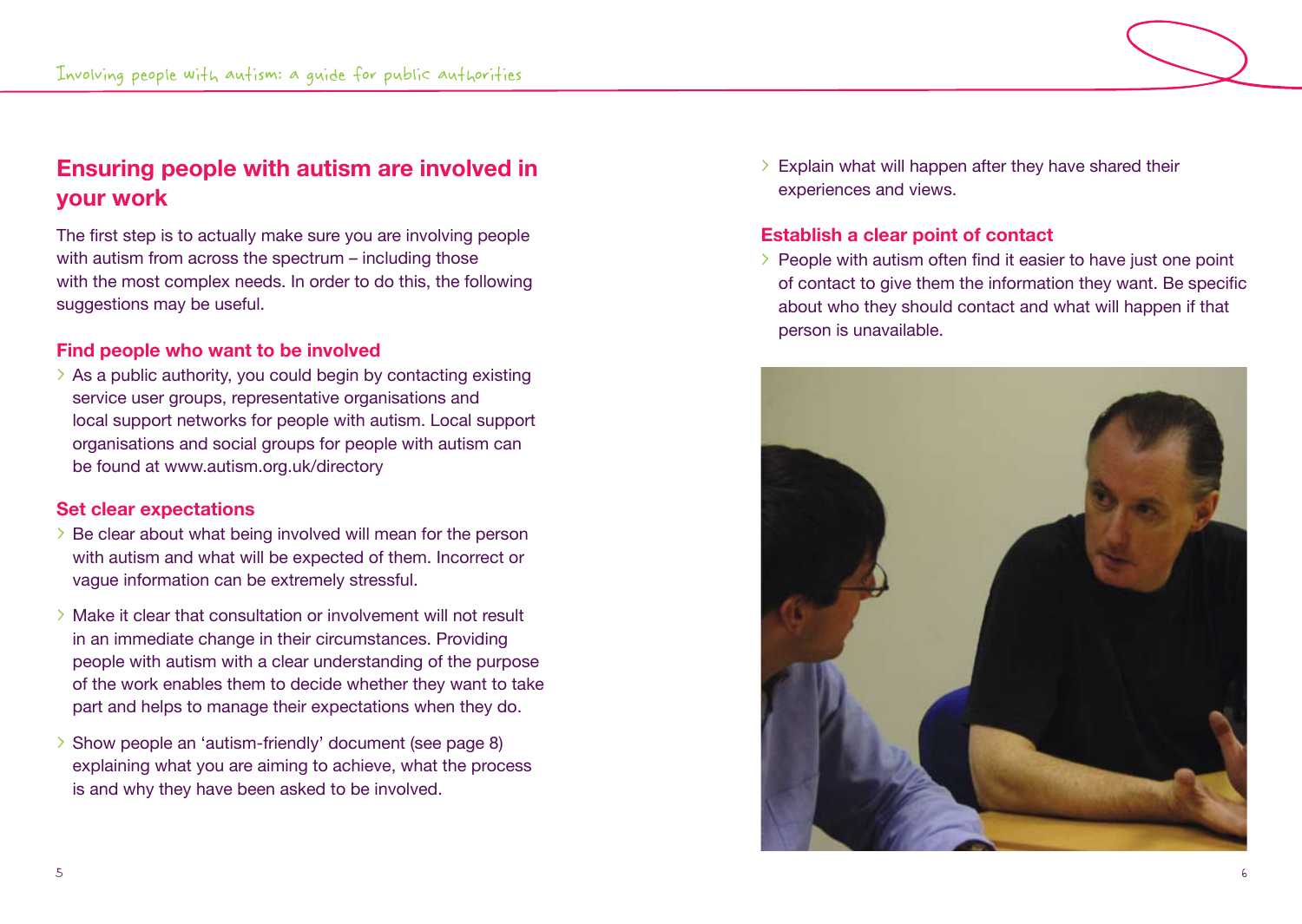# **How to involve people with autism**

Here are some tips for involving people with autism, regardless of the format of the involvement.

- Give people plenty of notice to prepare themselves, whether it's for a meeting or a request for information.
- Once you have told people what is expected of them and/or made an arrangement, do not change this without good reason.
- If you do have to change an arrangement, give as much advance warning as possible.
- Use clear and accessible language do not use complicated words, abbreviations, or jargon. Avoid non-literal language.
- Use images or pictures to support spoken or written language.
- Provide people with access to advocates or support workers who are skilled in their preferred methods of communication, eg communication aids or symbols.
- $\mathsf{\times}$  Avoid abstract concepts use concrete questions and, for people with more complex needs, base discussions on their experience and current circumstances.

# **How to produce 'autism-friendly' documents**

All information for people with autism should be accessible to them. Here are some suggestions for how to produce 'autismfriendly' documents:

- $\sqrt{\ }$  use visual prompts words followed by a simple illustration, as used in easy-read documents (see further resources on page 18)
- ↓ use short sentences
- $\sqrt{\ }$  use bullet points
- $\sqrt{\ }$  use an uncluttered layout
- $\sqrt{\ }$  be mindful of the colours you use; people with autism can be sensitive to some colours
- $\sqrt{\ }$  give concrete questions for people to respond to
- ↓ advise of deadlines and how and where to respond
- $\sqrt{\ }$  give people adequate time to read documents and to discuss the content with others before responding
- $\sqrt{\ }$  let people know who they should contact with queries or for more information and what to do if that person is unavailable
- X avoid jargon or abbreviations
- avoid non-literal language such as metaphors (eg 'working in silos'), euphemisms (eg 'gone to sleep' instead of 'died') or idioms (eg 'over the moon'); because of their literal understanding, people with autism are unlikely to comprehend such phrases
- X don't rely on something being inferred through language
	- be explicit.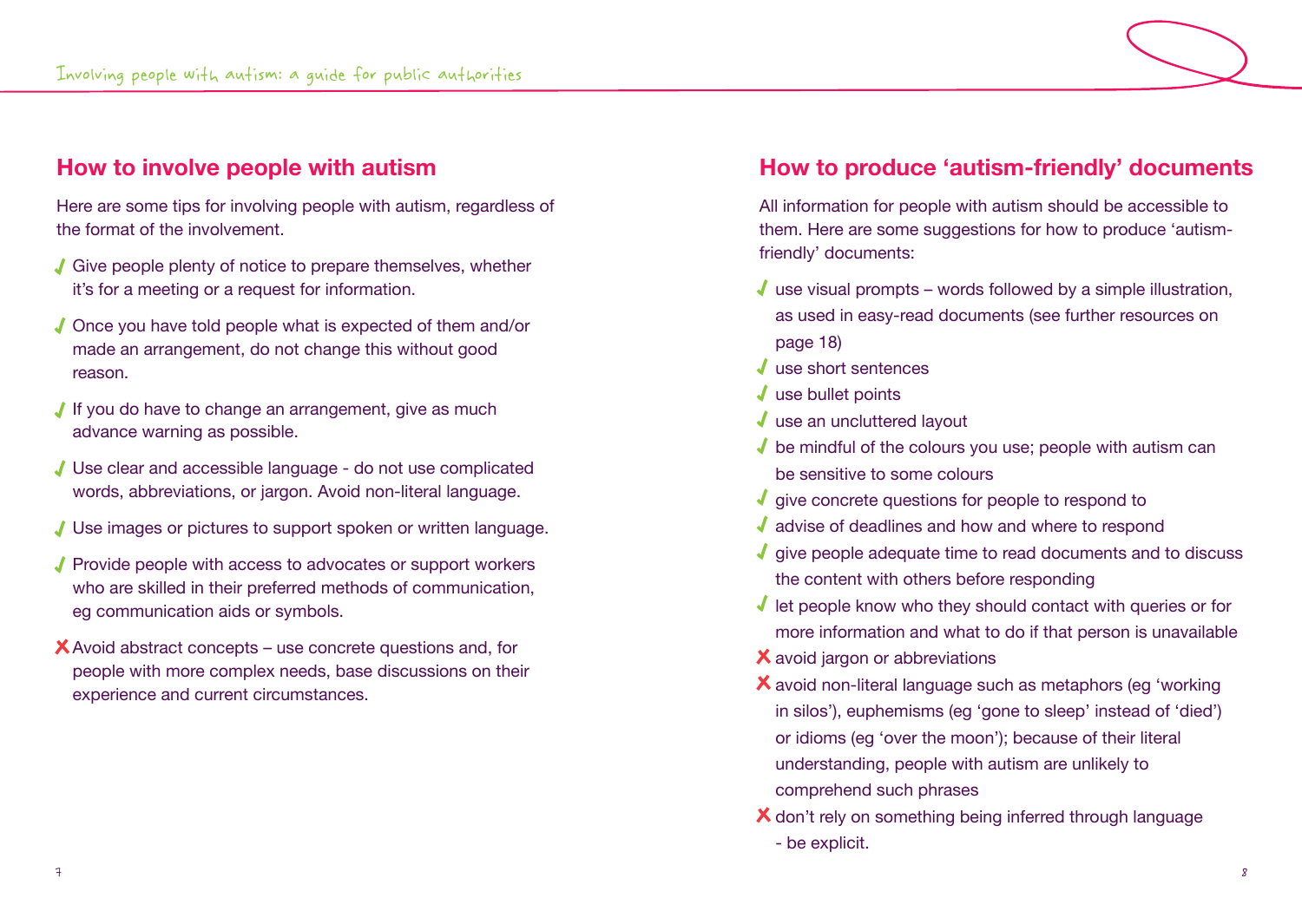# **Methods of involvement**

There is no single preferred method of involvement for people with autism - it will depend on the preferences of each individual. There is a tendency for public bodies to use meetings as a mechanism for involving people. However, many people with autism find meetings difficult. Some people would be happy to use the telephone, while others will never use the telephone but might frequently use email. It is vital, therefore, that you find out the communication preferences of the person in advance of their involvement.

# **Email**

Many people with autism prefer communicating through the written word rather than faceto-face or over the telephone. This is because:

> communicating by email does not require the person with autism to read non-verbal clues such as facial expressions or hand movements



- $\rightarrow$  they are not distracted by sensory overload (noises that are peripheral but that they are not able to ignore)
- $\rightarrow$  they can concentrate on what they would like to say rather than on the social interaction itself.

Email could be used to:

- communicate one-to-one with someone
- target a number of people with a survey asking a range of questions
- establish an email forum. This would allow a number of people to be involved and to share ideas. Any forum would need to be moderated to protect those using it.

The tips above on producing autism-friendly documents also apply to writing emails.

# **One-to-one work**

One-to-one work may be most suitable for those people with autism who have a severe learning disability or very complex needs.

- > Tailor it specifically to a person's individual communication needs.
- > Ideally, one-to-one work should be undertaken by a person who the individual knows well and who understands their means of communication. For example, where the person with autism does not use speech it is essential that whoever is carrying out the one-to-one work is skilled in using alternative methods of communication, for example, symbols.
- > If the person carrying out the one-to-one work does not already know the individual with autism it is important for them to take the time to get to know them and to be trained in their methods of communication.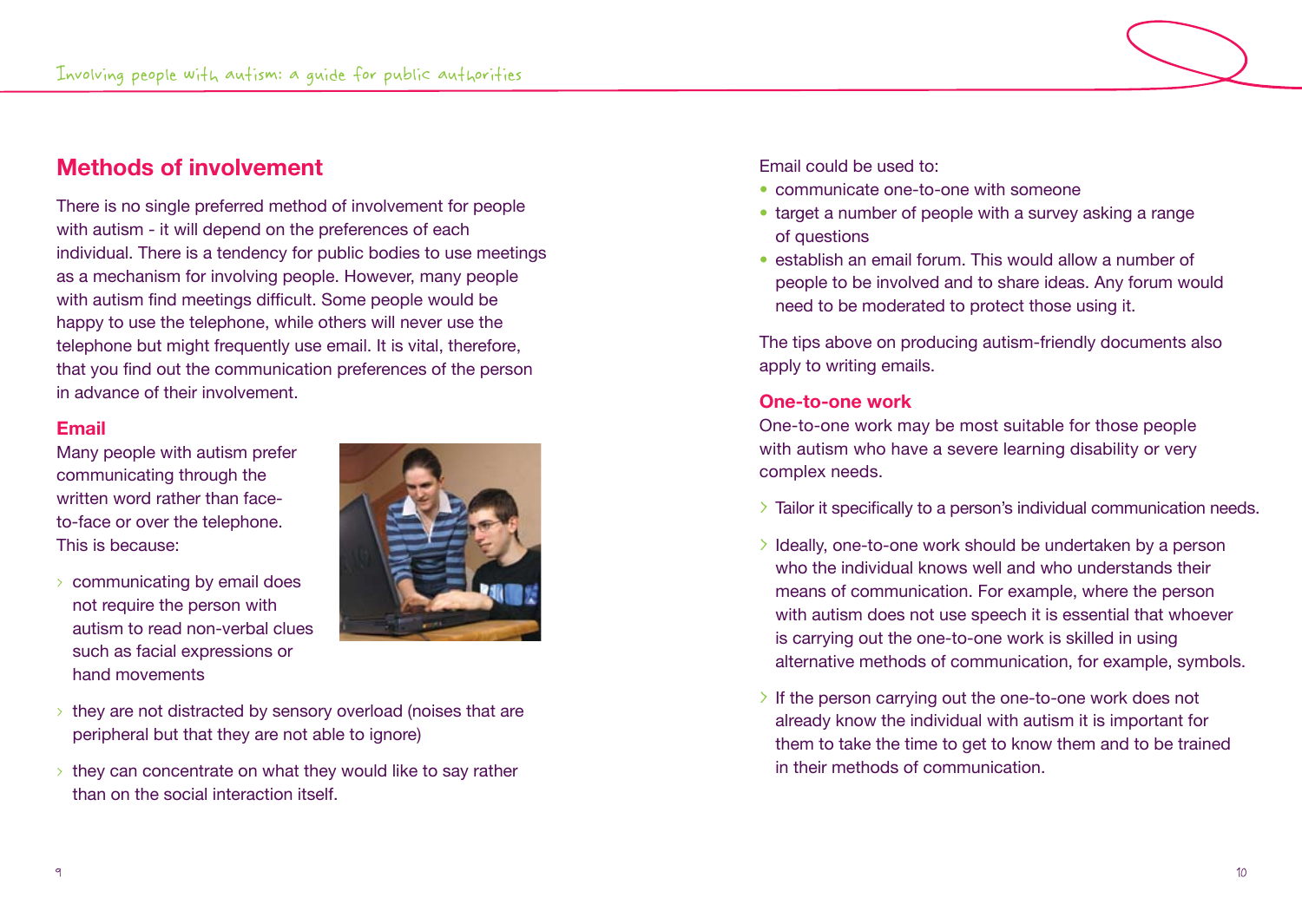### **Group work**

As people with autism generally have difficulty with social interaction and communication, group work may be difficult for them. However, this type of interaction will usually be feasible for people with verbal skills and those who have Asperger syndrome or high-functioning autism. Consider the following information when involving people with autism in group work.

(A) **Terms of reference:** having terms of reference is especially important for people with autism. The terms of reference should be clear and state:

- $\geq$  the purpose of the committee
- > who is on the committee
- > how often the committee meets
- $\rightarrow$  who organises the administration
- $\rightarrow$  what topics or issues the committee covers
- > what sort of decisions or action the committee can take.

It is always useful to add visuals to these, eg a photograph of the people on the committee.

(B) **Rules:** it is important that the rules of the meeting are made explicit, and are then adhered to. The rules may need to be repeated at every meeting. Meeting rules may include:

- > no interrupting
- > confidentiality
- > speaking through the chairperson
- $\geq$  keeping to the agenda
- $\geq$  keeping to the topic.

If possible, the meeting rules should be visible throughout the meeting – on a board/flipchart or personal copies, if people prefer this.

(C) **Agenda:** an agenda is often essential for people with autism as it reduces anxiety brought about from not knowing what is going to happen next. The agenda should be as explicit as possible, with the item, timing, reason for its inclusion and possibly an explanation given. It may help to make the agenda visual, ie by usuing pictures as well as writing to describe activities. It is also a good idea to group agenda items into categories, such as: items for information/discussion; items for decisions; and items for review (see sample agenda on next page).

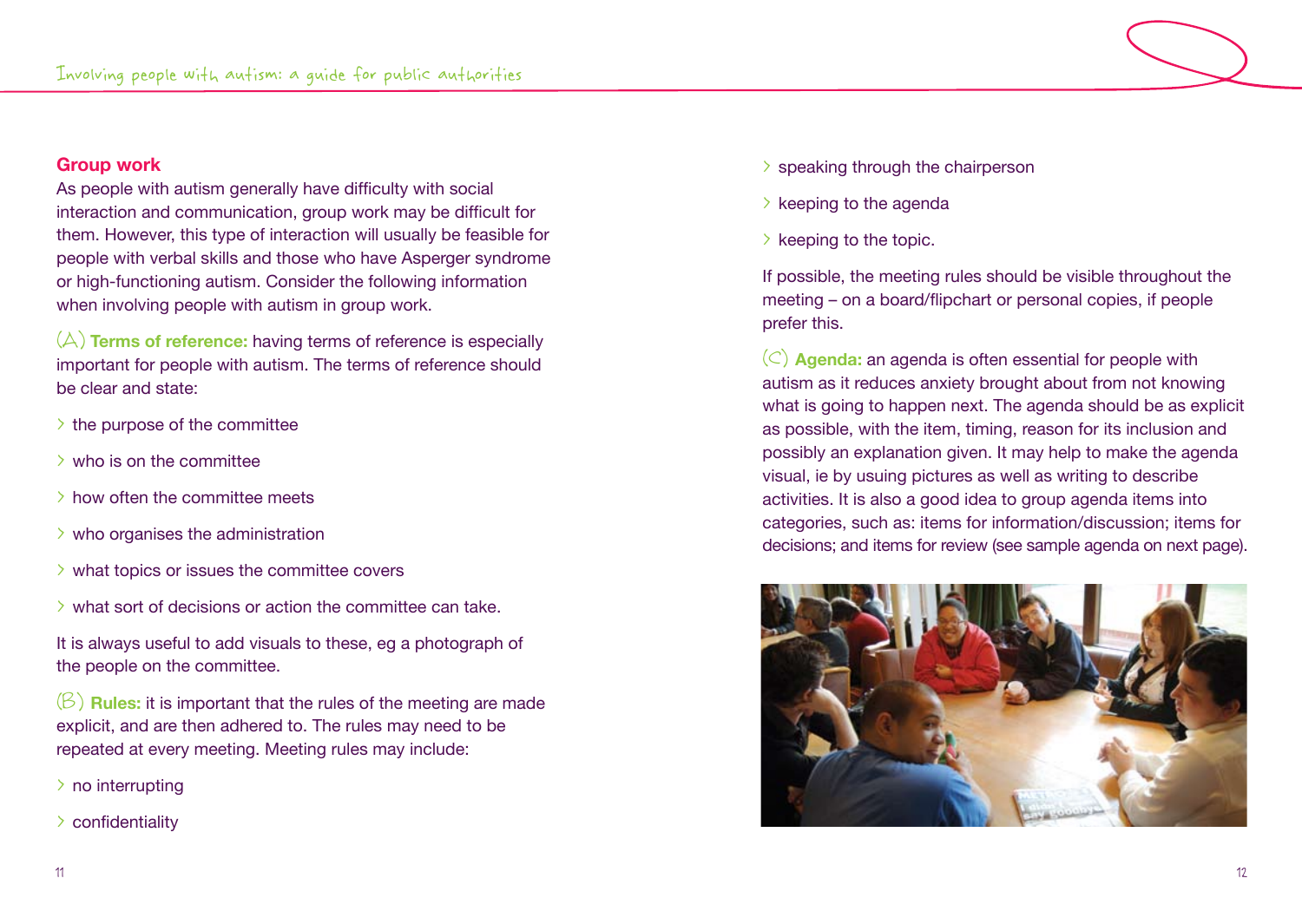



**Sample agenda** (D) **Written information sent ahead of the meeting:** any written information sent in advance of the meeting should be 'autism-friendly'.

- > Be clear about what you want people to do with the documentation, eg "Before coming to this meeting, please read through the enclosed minutes and write down any comments or suggestions about them. This should take about an hour. Bring these comments or suggestions about the minutes to the meeting." The time this requires will depend on the individual.
- > All documentation should be clearly marked with the corresponding agenda item and title.
- > Some people may find paperwork difficult to manage. It may be helpful to take a laptop into the meeting with the paperwork already loaded in agenda order.
- $\geq$  A person with autism may find it hard to wait until an appropriate time to make comments. They may therefore find it helpful to make notes on their laptop or paper until it is their turn to contribute.
- $\geq$  A person with autism may wish for an opportunity to talk through the agenda in advance of the meeting. Two phone calls may be required for some people - one to talk and ask questions with a further one a couple of days later once they have thought through what they would like to say.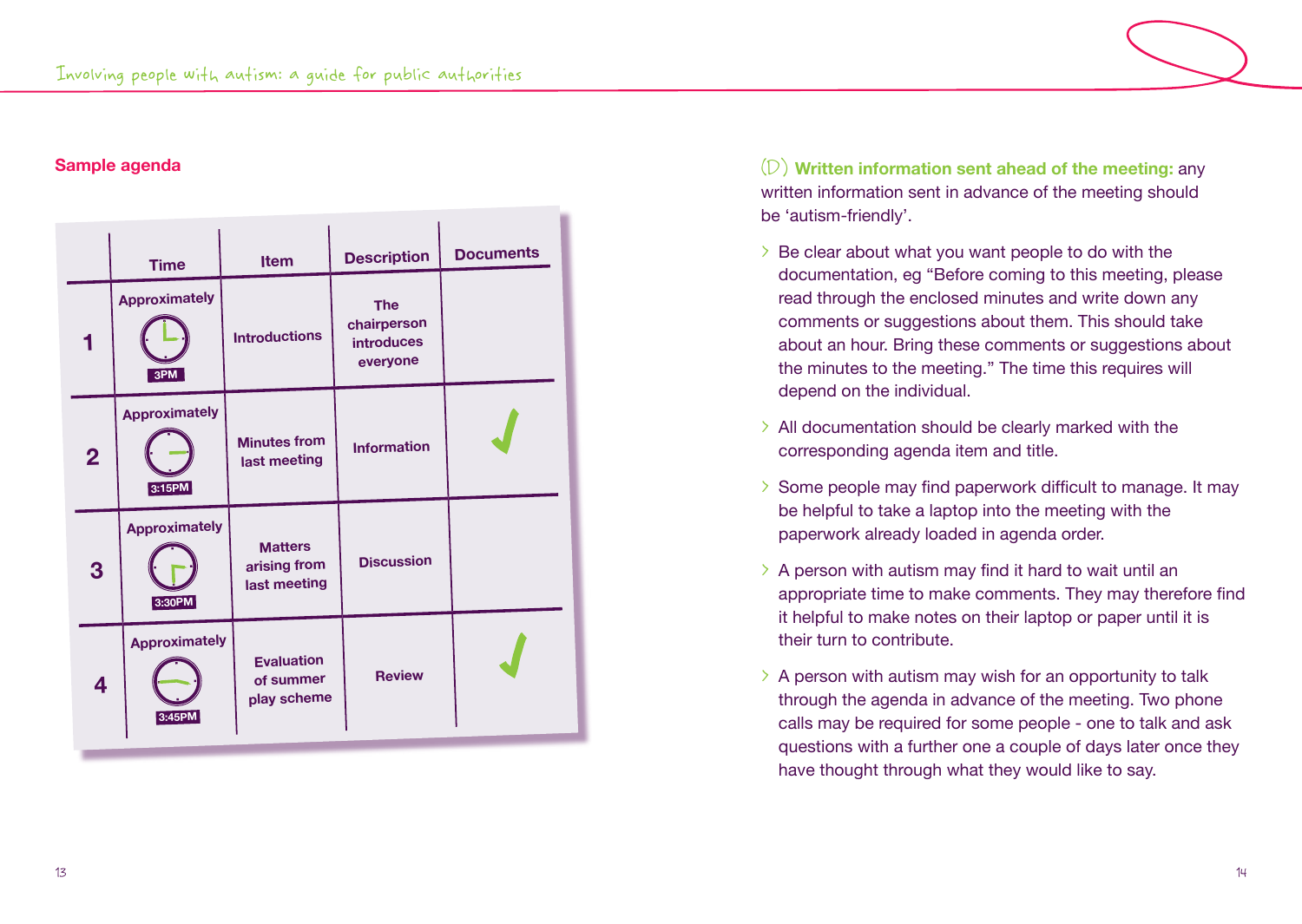(E) **Environment:** many people with autism report a different way of sensing the world around them. Therefore things which people without autism may hardly be aware of may interfere with the person with autism's ability to concentrate on the meeting.

- $\geq$  The room should be quiet and spacious. It may be helpful to offer the opportunity for an individual with autism to visit the room prior to the group work.
- $\geq$  Things which may distract, such as loud air conditioning, strip lighting, highly patterned blinds and noisy rooms next to the meeting room, should be avoided.
- > Name badges or place names on the table in front of each person are a useful aid to identifying and remembering who people are. It may be helpful to have a diagram of where people are sitting, and for them to sit in the same place at each meeting.

(F) **Introductions:** people with autism may have particular difficulties in mixing with other committee members. This is especially likely if the person is new to the group or if the place where the meeting is held is new.

- $\geq$  A person with autism should be explicitly introduced and welcomed. The chairperson should speak to the individual prior to the meeting to ask how they would like to be introduced and whether they would like others to be made aware of their condition.
- $\geq$  In the introduction, the chairperson should explain what is going to happen in the meeting, when the breaks will be and when the meeting is likely to finish.

(G) **Time management:** people with autism may find the meeting confusing unless it is managed very tightly.

- $\geq$  It should be made clear when each agenda item is finished and the next item is about to begin.
- $\geq$  Avoid spontaneously changing the order of agenda items as this may cause anxiety.
- (H) **Communication:** try to keep the language you use clear and simple and avoid non-literal language.
- $\rightarrow$  Write up complex points on a flipchart or whiteboard to help people concentrate and focus.
- > Use visual stimuli such as symbols, photos and objects to supplement what you are saying.
- > Avoid open questions.
- > Remember that people with autism may not communicate in a way you are used to, eg they may avoid eye contact but this does not mean that they do not have something to say.
- > Remember that people with autism may not recognise nonverbal cues such as body language and facial expression, nor the assumptions people make from these cues.
- > The chairperson should summarise from time to time. Do not assume that people with autism will understand a point because it has been implied; make it explicit.